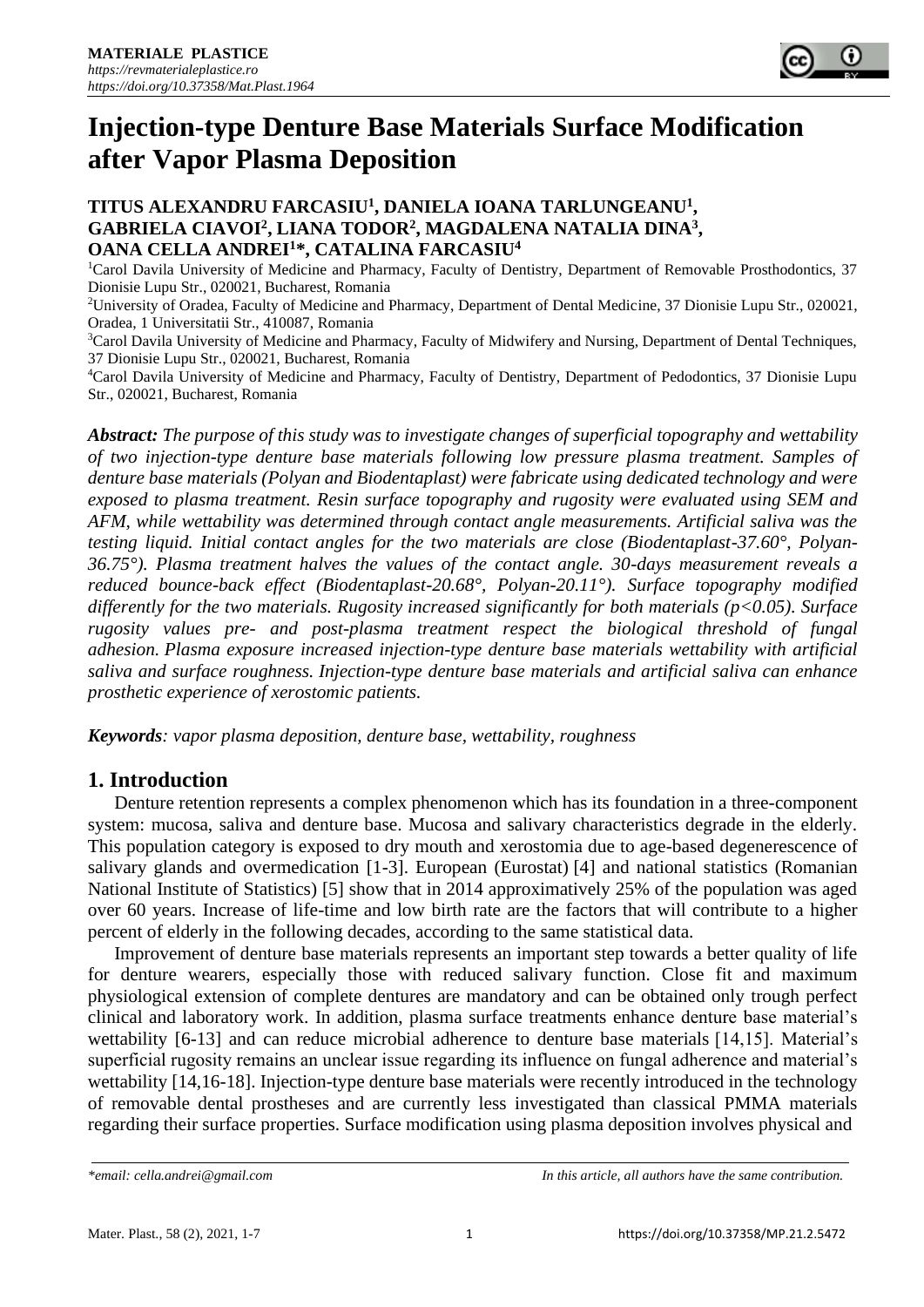

chemical actions that can meet the criteria of bioprophylaxis and superwettability for a better prosthetic experience. The association of this type of treatment with the use of artificial saliva can define a standard for xerostomic patients.

# **2. Materials and methods**

## **2.1. Preparation of test specimens**

Injection-type denture base materials (Table 1) were processed automatically using a dedicated injection unit (Thermopress 400 Injection Unit, Bredent, Germany). A 1.5 mm thick wax-plate (Superpink 660, YetiDental, Germany) was flasked and processed under accurate pressure and temperature control. The entire cooling process is automatic, the level of force is maintained for an optimum fit and prevention of porosity. All plates were sectioned in 10x10mm samples which were tagged and distributed for surface treatment. All specimens were kept in deionized water.

| <b>Table 1.</b> Definite base materials tested |                                                   |                               |                      |  |
|------------------------------------------------|---------------------------------------------------|-------------------------------|----------------------|--|
| <b>Brand name</b>                              | <b>Polymerization type</b><br><b>Manufacturer</b> |                               | <b>Composition</b>   |  |
| Polyan                                         | Polyapress, Germany                               | Injection-type, thermoplastic | Modified-PMMA        |  |
| <b>Biodentaplast</b>                           | Bredent, Germany                                  | Injection-type, thermoplastic | Polyacetal-Copolymer |  |
|                                                |                                                   |                               |                      |  |

|  |  |  | <b>Table 1.</b> Denture base materials tested |  |
|--|--|--|-----------------------------------------------|--|
|--|--|--|-----------------------------------------------|--|

\*PMMA=Polymethylmethacrylate

### **2.2. Surface treatment techniques (low pressure plasma treatment)**

The experiments for plasma deposition were performed in a Bell-Jar reactor. The capacitivelycoupled discharge (RF, 13.56 MHz, max. 500W) was generated between two parallel planar electrodes. The upper electrode is connected to the RF power supply, while the grounded electrode is used as substrate holder. Argon was admitted into the chamber at a constant rate of 10 sccm. A preliminary vacuum of 0.02 torr was obtained using a rotary mechanical pump. Treatment time was set at 5 min. Low-pressure plasma treatment (VDP) was carried out in a capacitively coupled discharge between two parallel electrodes in the Bell-Jar configuration placed in a stainless-steel chamber. The upper electrode was RF powered (13.56 MHz, maximum power 500W) and designed as a shower for the uniform introduction of the gas. The lower electrode is grounded and supports the denture base material samples. Before deposition the reactor was evacuated to a pressure of 0.02 torr (2.66 Pa) using rotary pumps. Working gas (Ar) was introduced at a 10 sccm flow rate for 5 min.

### **2.3. Evaluation of wettability by contact angle measurements**

The changes of wettability were assessed by measurement of contact angle at room temperature with CAM101 (KSV Instruments, Finland). For each drop 21 recordings were performed at 1 second interval with the mean contact angle value automatically computed and stored. Three drops were analyzed on each sample. The plasma treated samples were measured immediately and after 30 days from the surface treatment. Overall data was processed using a dedicated statistical software.

Artificial saliva was used as testing liquid for the contact angle measurements. Xerostom® with Saliactive (Biocosmetics laboratories, Spain) was the artificial saliva (AS) used for contact angle determinations. This mouth-spray is designed for dry mouth or xerostomic patients.

# **2.4. Evaluation of surface topography**

The surface topography of acrylic samples was analyzed by using SEM (JEOL, JSM-6510, Tokyo, Japan). Micrographs both before and after polishing were taken to compare the change in surface roughness of each specimen. Acrylic specimens were mounted on a metal stuband coated with 10nm of gold in a sputter coater system (SPI, Gold Sputter Coater, Watford, UK) and surfaces topography was observed by SEM at a magnification of 100, 500, 1000, 2000 and 5000. All resin specimens were mounted on a metal stub and assessed directly at the same magnification.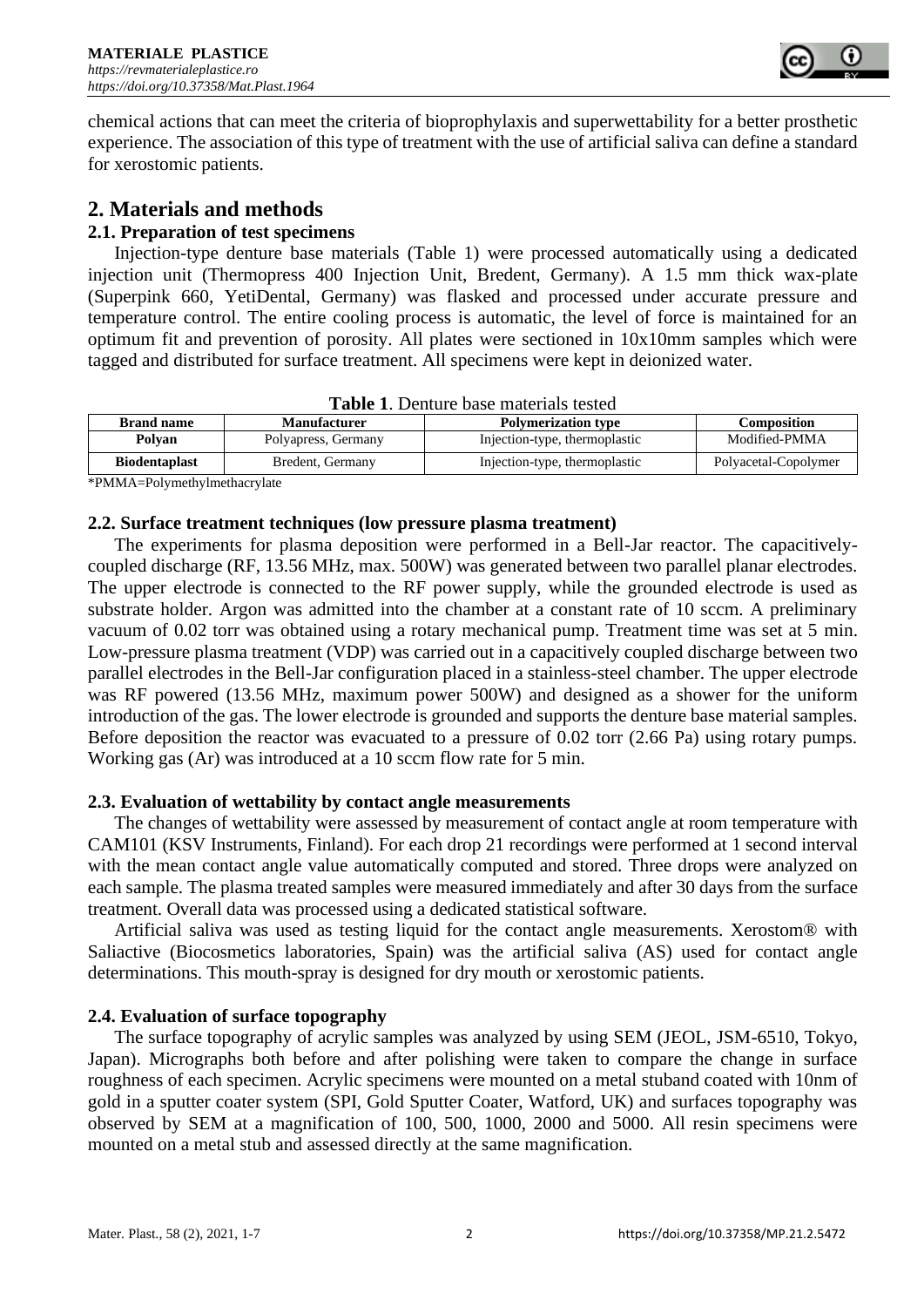

Atomic force microscopy (AFM) images on denture base samples surfaces were taken before and after plasma/sandblasting treatment with a Park XE-100 instrument from Park Systems (S. Korea). Areas of  $5 \times 5$  μm and  $40 \times 40$  μm were scanned in the non-contact mode with a silicon tip of 10-20 nm radius with a resonance frequency of 265 -400 kHz and a force constant of 20 - 75 N/m. Values of root mean square (RMS) roughness were calculated from the height values in the AFM images using a commercial software.

# **3. Results and discussions**

## **3.1. Contact angle measurements**

Low-pressure plasma deposition induced significant wettability changes in both materials. Investigation of the bounce-back effect mentioned in the literature was investigated trough contact angle measurement after 30 days from low-pressure plasma deposition (Table 2).

| Material                      |               | Initial Final $\vert$ 30 days after plasma deposition |  |
|-------------------------------|---------------|-------------------------------------------------------|--|
| Polvan                        | $36.75$ 16.06 | 20.68                                                 |  |
| Biodentaplast   37.60   18.93 |               | 20.11                                                 |  |

**Table 2.** Mean contact angle values before and afterlow-pressure plasma treatment

# **3.2. SEM results**

SEM micrographs were evaluated before and after the vapor plasma deposition. Both materials presented surface irregularities. Regarding the pre-treatment surface aspect, modified-PMMA samples presented surface irregularities resembling lines, while the polyacetal-copolymer samples had mostly round prominent areas. Post treatment micrographs of Polyan samples show the accentuation of the preexisting linear irregularities. The surface of Biodentaplast samples presented a fading of round prominences and the deepening of several areas (Table 3).

|               | $(x\omega\omega)$ for the investigated materials<br>Before VDP                                                                                 | After VDP                                                                                              |
|---------------|------------------------------------------------------------------------------------------------------------------------------------------------|--------------------------------------------------------------------------------------------------------|
| Polyan        | Acc.V Spot Magn<br>25.0 kV 4.0 500x<br>Det WD $\vdash$<br>$50 \mu m$                                                                           | Acc.V Spot Magn<br>25.0 kV 4.0 500x<br>Det WD   50 µm<br>MIX 11.0 07 Torr UPB-BIOMAT                   |
| Biodentaplast | MIX 11.0 0.7 Torr UPB-BIOMAT<br>Det WD $\rightarrow$ 50 µm<br>Acc V Spot Magn Det WD H H 50 µ<br>25 G kV 4.0 500x MIX 10.4 0.7 Torr UPB-BIOMAT | Det WD <b>Figure 1996</b><br>MIX, 10.5 0 Trorr UPB-BIOMAT<br>Acc.V Spot Magn<br>25.0 kV 4.0 500x<br>G) |

**Table 3.** Pre- and post-vapor plasma deposition SEM micrographs  $(x500)$  for the investigated materials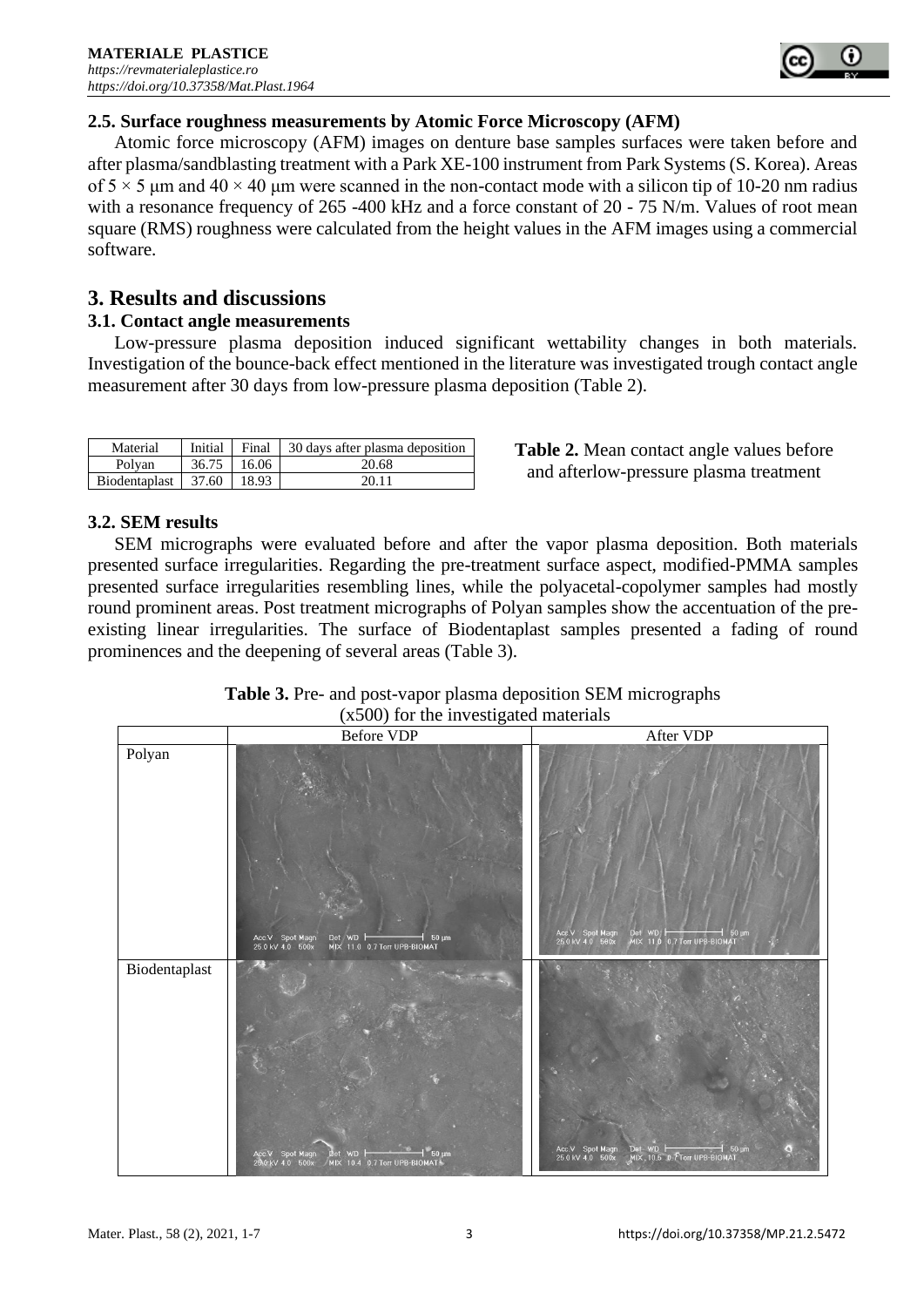

#### **3.3. AFM results and roughness measurements**

The mean value of surface roughness (Ra) before VDP treatment is similar for the two materials. VDP produced a significant increase of surface roughness  $(p=0.027)$  in Polyan samples, all of them presenting an increase of roughness. Also, a significant increase of Ra mean value was observed (p=0.036) in Biodentaplast samples though these samples presented showed both increases and decreases of surface rugosity (Table 4). The AFM images before and after VDP treatment are presented in Table 5.

**Table 4.** Mean values of Ra (um) for tested materials

|               | Pre-treatment     | Post-treatment    | SS        |
|---------------|-------------------|-------------------|-----------|
| Polvan        | $0.208 \pm 0.254$ | $0.267 \pm 0.241$ | $p=0.027$ |
| Biodentaplast | $0.185 \pm 0.162$ | $0.195 \pm 0.130$ | $p=0.036$ |





The thin film of saliva between mucosa and denture base was identified as one of the essential sources of denture retention. The liquid meniscus keeps air away from the denture and tissue surface. Both viscosity and surface tension affect the value of the retentive force [19]. Craig et al. [20] found high values for contact angles of water and saliva on denture resins, which denote a poor wettability of these resins because of their low surface energies. The contact angle represents a quantitative measure of the wetting process [21]. A liquid is considered to wet the substrate if the contact angle is lower than  $90^{\circ}$ while the perfect wetting corresponds to a  $0^0$  contact angle. Li et al. [22] investigated wettability of a PMMA-based resin with water (76.6<sup>0</sup>) and natural saliva (74.1<sup>0</sup>), similar values to our study. Also, Murray [23] reported some contact angle values:  $79^{\circ}$  with distilled water and  $73.89^{\circ}$  with fresh natural saliva. Etienne et al. [24] measured a higher contact angle (100<sup>0</sup>) of distilled water with a PMMA-based denture base resin. Saliva substitutes have significantly better wetting capabilities than natural saliva presenting contact angles values of 20° to 40° on heat-polymerized acrylic resins or injection type resins [25-27].

Low-pressure plasma deposition is a time efficient process and induces surface modifications without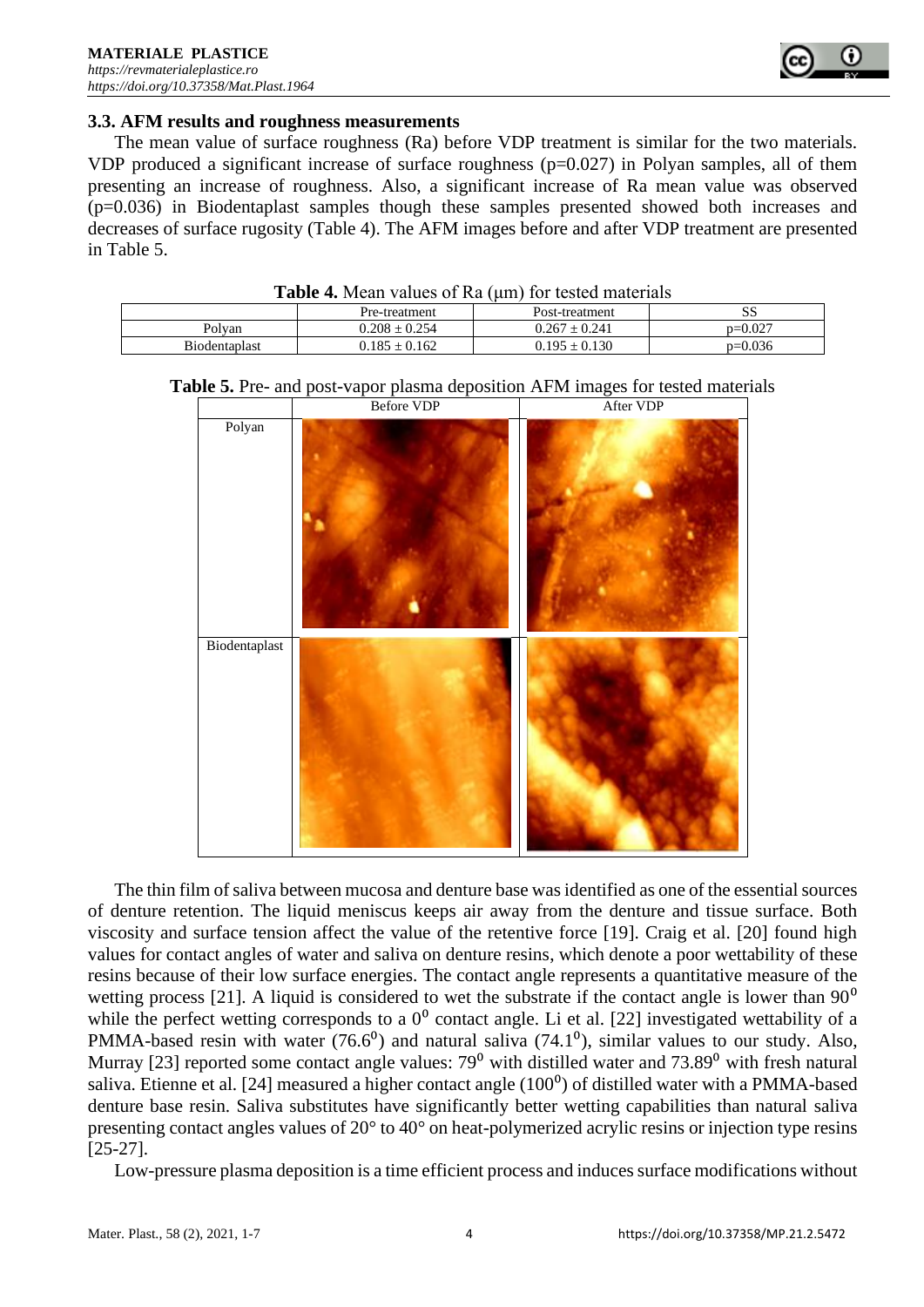affecting chemical and physical properties of the material. Many authors demonstrated the effectiveness of plasma treatment regarding the improvement of wettability. In similar plasma treatment and sample fabrication conditions, Zamperini et al. (2010) obtained a slightly higher contact angle with distilled water immediately after treatment  $(38.46<sup>0</sup>)$  and a higher value after 48h in water  $(47.04<sup>0</sup>)$ . Ozden et al. [28] also found a lasting effect of plasma surface treatment, at least for 60 days. Yildirim et al. [29] presented similar values  $(22.30<sup>0</sup>)$  of contact angle with distilled water for plasma exposure in oxygen atmosphere at 50W. We found a significant wettability increase for both materials submitted to plasma treatment and, most importantly, a good preservation of the effect in a 30-days period.

There is a larger variation regarding the rugosity of denture base materials due to different protocols used by authors for the fabrication of the samples. Zissis et al. reported a value of 3.4 μm to 3.8 μm for heat-cured materials without finishing. Slightly higher values were reported by Etienne et al. (4.0 μm). Abuzar et al. [30], testing samples obtained by molding of glass plates, found rugosity of a heat-cured resin to be 0.995 μm and of an injection-type polyamide 1.111 μm. Gungor et al. [31] reported a higher rugosity for an injection-type polyamide (1.64 μm) than a heat-cured PMMA-based denture base material (0.95 μm), both finished using a tungsten carbide bur at 10000 rpm. Wieckiewicz et al. investigated specimens smoothed with sandpaper, pre-polished with pumice slurry and polished with cotton polishers and polishing paste. These authors found a mean rugosity of 0.20 μm for a heat-cured PMMA-based resin, while an injection-type polyamide presented a rugosity of 0.28 μm. Zamperini et al. measured rugosity of heat-cured samples before plasma treatment and found a mean value of 1.76 μm. The 4 protocols applied by these authors produced an increase of rugosity in three cases and a decrease in one case. All these studies confirmed the decrease of rugosity by conventional laboratory polishing or by use of silicone finishing chairside kits. Scanning electron microscopy is a reliable and widely used surface topography investigation, [32,33] regarding denture base materials. SEM association with AFM measurement result in a more detailed picture of surface properties.

Within the limitations of this study, our results are similar to previous studies regarding injectiontype denture base materials. Rugosity values before and after plasma treatment of these materials are lower than in polished, glazed or untreated heat-cured acrylic resins.

# **4. Conclusions**

In our study, surface rugosity values pre- and post-plasma treatment were close to 0.2 μm, respecting the biological threshold of fungal adhesion. Plasma exposure increased injection-type denture base materials wettability with artificial saliva and surface roughness. Injection-type denture base materials and artificial saliva can enhance prosthetic experience of xerostomic patients.

**Acknowledgments**.We gratefully thank Dr. Eng. Gheorghe Dinescu, Romanian National Institute of Plasma, Radiation and Laser Physics Institute, for his valuable technical support and assistance.

### **References**

1.ANIL, S., VELLAPPALLY, S., HASHEM, M., PREETHANATH, R.S., PATIL, S., SAMARANAYAKE, L.P., Xerostomia in geriatric patients: a burgeoning global concern, *J Investig Clin Dent*, 7(1), 2016, 5-12.

2.SHETTY, S.R., BHOWMICK, S., CASTELINO, R., BABU, S., Drug induced xerostomia in elderly individuals: An institutional study., *Contemp Clin Dent* 3(2), 2012, 173-175.

3.HAHNEL, S., SCHWARZ, S., ZEMAN, F., SCHÄFER, L., BEHR, M., Prevalence of xerostomia and hyposalivation and their association with quality of life in elderly patients in dependence on dental status and prosthetic rehabilitation: A pilot study, *J Dent*, 42(6), 2014, 664-670.

*4.\*\*\*Eurostat regional yearbook*, Publications Office of the European Union, Luxembourg, 2014, 33- 39, ISSN:2363-1716.

*5.\*\*\*Anuarul statistic al României,* Institutul Naţional de Statistică, Bucureşti, 2014, 52-59, ISSN:1220  $-3246.$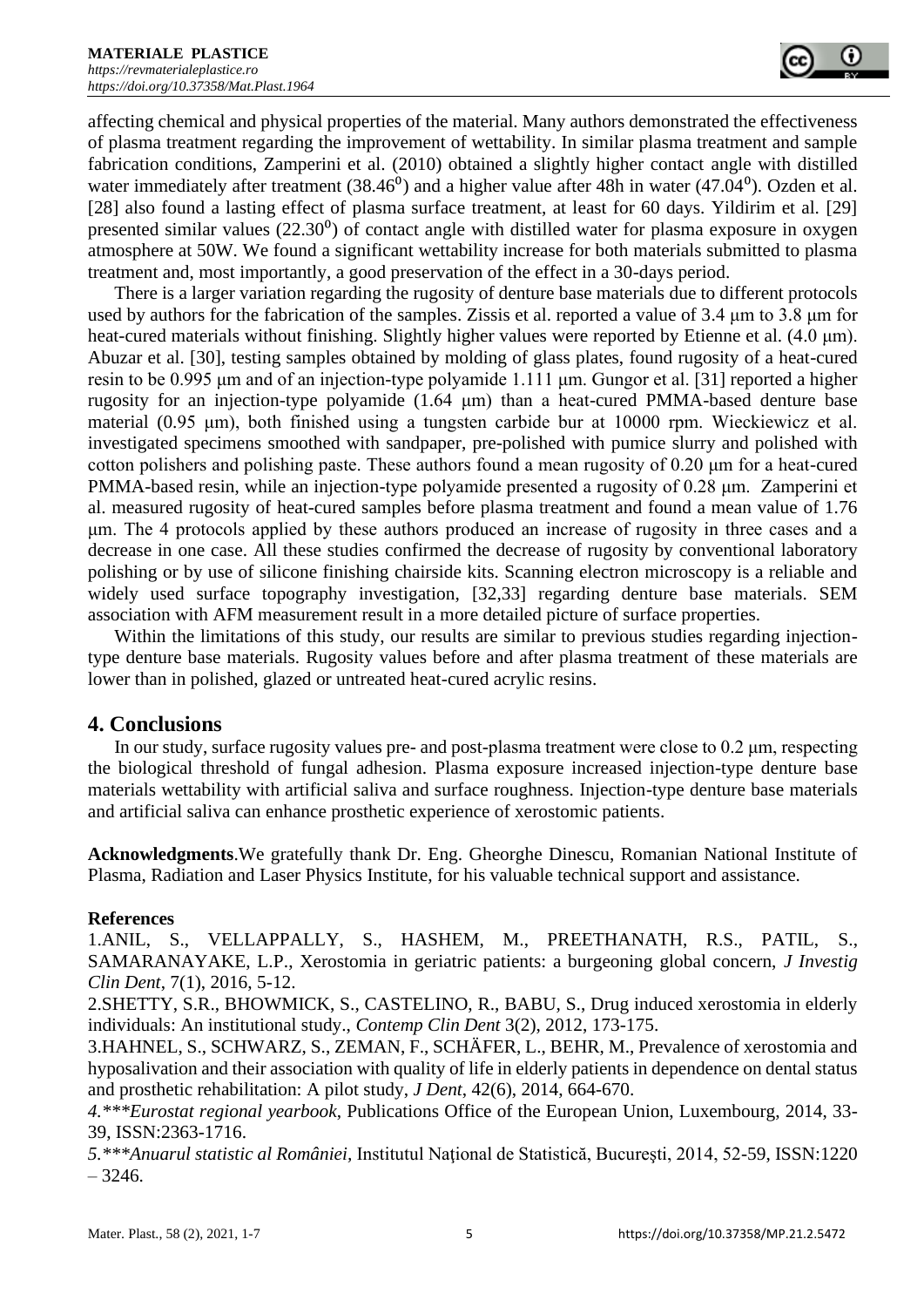6.NOBUKO, K., TOMOTARO, N., KOJI, H., SHIGEAKI, K., TOMOJI, S., TADASHI, S., TOSHIO, T., Surface modification of denture base resin by a plasma vapor deposition polymerization method, *Journal of the Kanagawa Odontological Society* 36, 2001, 63-74.

7.NISHIGAWA, G., MARUO, Y., OKA, M., OKI, K., MINAGI, S., OKAMOTO, M., Plasma treatment increases shear bond strength between heat cured acrylic resin and self-curing acrylic resin, *J Oral Rehabil,* 30(11), 2003, 1081-1084.

8.CHAI, J., LU, F., LI, B., KWOK, D.Y., Wettability interpretation of oxygen plasma modified poly(methylmethacrylate). *Langmuir,* 20(25), 2004, 10919-10927.

9.HIDETOSHI, O., YOSHINORI, I., HIROSHI, N., HITOSHI, O., KATSUYA, N., Influence of surface treatment with plasma on the adhereness and chemicophysical properties of denture base resin, *Ohu University Dental Journal,* 31(3), 2004, 201-206.

10.ZHANG, H., LIU, L., FANG, J., Effects of plasma treatment time on modification of acrylic denture material, *Journal of Nanjing Medical University*, 21(5), 2007, 337-340.

11.ZHANG, H., FANG, J., HU, Z., MA, J., HAN, Y., BIAN, J., Effect of oxygen plasma treatment on the bonding of a soft liner to an acrylic resin denture material, *Dent Mater J,* 29(4), 2010, 398-402.

12.XU, H., HU, Z., WU, S., CHEN, Y., Surface modification of polytetrafluoroethylene by microwave plasma treatment of H2O/Ar mixture at low pressure, *Mater Chem Phys,* 80, 2003, 278-282.

13.WANG, P., LIU, Y., XU, H.Y., ZHAO, W.D., CHENG, X.Y., Effect of microwave plasma parameters on the surface modification of denture base resins, *Nan Fang Yi Ke Da Xue Xue Bao,* 30(7), 2010, 1615-1620.

14.ZAMPERINI, C.A., MACHADO, A.L., VERGANI, C.E., PAVARINA, A.C., RANGEL, E.C., CRUZ, C., Evaluation of fungal adherence to plasma-modified polymethylmethacrylate, *Mycoses*, 54, 2010, e344-e351.

15.ZAMPERINI, C.A., MACHADO, A.L., VERGANI, C.E., PAVARINA, A.C., GIAMPAOLO, E.T., DA CRUZ, N.S., Adherence in vitro of Candida Albicans to plasma treated acrylic resin. Effect of plasma parameters, surface roughness and salivary pellicle, *Archive of Oral Biology,* 55, 2010, 763-770. 16.MOURA, J.S., DA SILVA, W.J., PEREIRA, T., DEL BEL CURY, A., GARCIA, R.C.M.R., Influence of acrylic resin polymerization methods and saliva adherence of four Candida species, *J Prosthet Dent,* 96, 2006, 205-211.

17.KUHAR, M., FUNDUK, N., Effects of polishing techniques on the surface roughness of acrylic denture base resins, *J Prosthet Dent,* 93, 2005, 76-85.

18.THAWEBOON, S., THAWEBOON, B., AMORNSAKCHAI, T., SRIKHIRIN, T., YODMONGKOL, S., CHANTARACHINDAWONG, R., The effects of silane-SiO2 nanocomposite films on Candida albicans adhesion and the surface and physical properties of acrylic resin denture base material, *J Prosthet Dent*, 112, 2014, 1530-1538.

19.O'BRIEN, W.J., RYGE, G., Wettability of poly-(methyl methacrylate) treated with silicon tetrachloride, *J Prosthet Dent,* 15, 1965, 304-8.

20.CRAIG, R.G., BERRY, G.C., PEYTON, F.A., Physical factors related to denture retention, *J Prosthet Dent,* 10, 1960, 459-67.

21.OH, W., SHEN, C., ALEGRE, B., ANUSAVICE, K.J., Wetting characteristic of ceramic to water and adhesive resin, *J Prosthet Dent,* 88, 2002, 616-21.

22.LI, X.M., WANG, S.H., GUO, T.W., QI, W.S., Effect of surface roughness on wettability of water and saliva on pure titanium and PMMA, *Chines Journal of Prosthodontics*, (1), 2006, 36-39.

23.MURRAY, M.D., DARVELL, B.W., Reappraisal of the Physics of Denture Retention, *Int J Prosthodont,* 2(3), 1988, 234-242.

24.ETIENNE, O., PICART, C., TADDEI, C., KELLER, P., HUBSCH, E., SCHAAF, P., VOEGEL, J.C., HAIKEL, Y., OGIER, J.A., EGLES, C., Polyelectrolyte Multilayer Film Coating and Stability at the Surfaces of Oral Prosthesis Base Polymers: an in vitro and in vivo Study, *J Dent Res*, 85(1), 2006, 44-48.